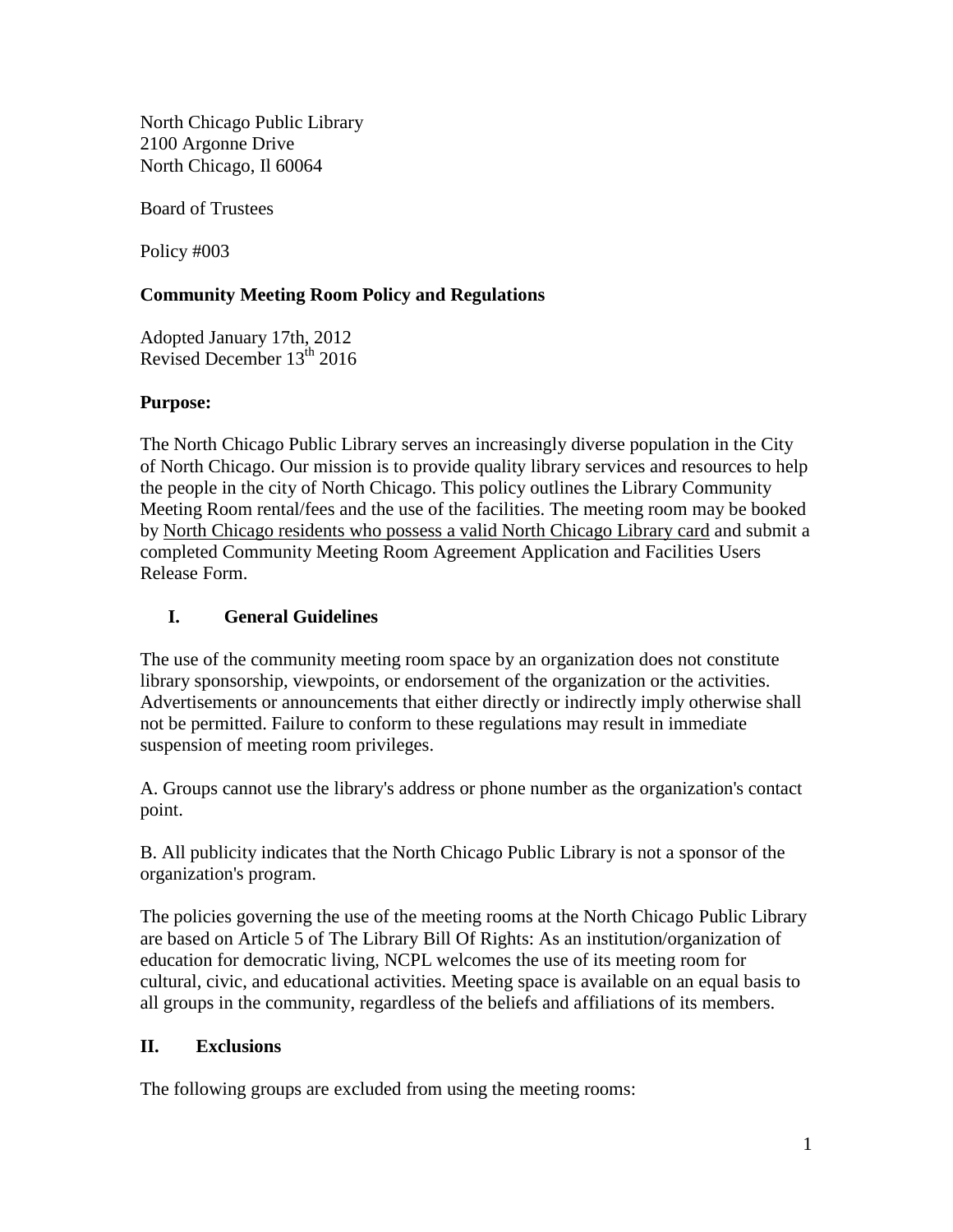A. Group meetings for a social or private function. (Example: showers, birthday parties, repasts, reunions, weddings, all religious services.)

B. Groups intending to hold meeting which would interfere with the work of the Library because of noise or other factors as reasonably determined by the Library Director.

## **III. Facilities (See application for meeting room).**

### **IV. Reservations**

A. Reservations are not final until payment is made and a Facilities User Release Form is returned to the Circulation Department. The Circulation Department will maintain a Schedule of fees. Circulation Department staff will issue a receipt following payment and completion of the Meeting Room Application and User Release Form.

Library sponsored groups shall have the first choice of time. Reservations will be taken on a first-serve-basis. Where a conflict exists regarding requested dates, preferences shall be given in the order listed in the section I above. Repeated cancellations or unused reservations result in denial of meeting room use. Groups should check in with Circulation Department at the front desk before entering the room they have reserved. Meetings must be reserved 3 days in advance but no more than 4 weeks in advance.. Last minute reservations cannot be accommodated. In fairness to all, no organization may meet in the library regularly more than 2 days per month.

B. Cancellation of meetings must be made at least 24 hours before the scheduled time via notification.

C. The Library reserves the right to refuse any group, either because the nature of its activities is in conflict with library regulations or scheduling, or because of the group previously disregarded the library policies and regulations.

#### **V. Fees**

The community meeting room will be rented out for 3 hours for \$45.00 or \$60.00 with food. Extra time will be \$10.00 per additional hour. Non-for-Profit, Community Based organizations can use the community meeting room for no charge. There will be an additional \$10.00 fee for the room clean-up. All fees for damage shall be paid within thirty days. Failure to do so shall result in forfeiture of the right to use the meeting room facilities.

## **VI. Hours**

Meetings may be held on days the Library is open from 9:00am-7:45pm, Monday through Thursday and from 9:00am-4:45pm on Friday and Saturday. The Library is closed on Sunday. General admittance of group representatives for preparation and meetings shall be no earlier than fifteen minutes before the meetings start. Meetings